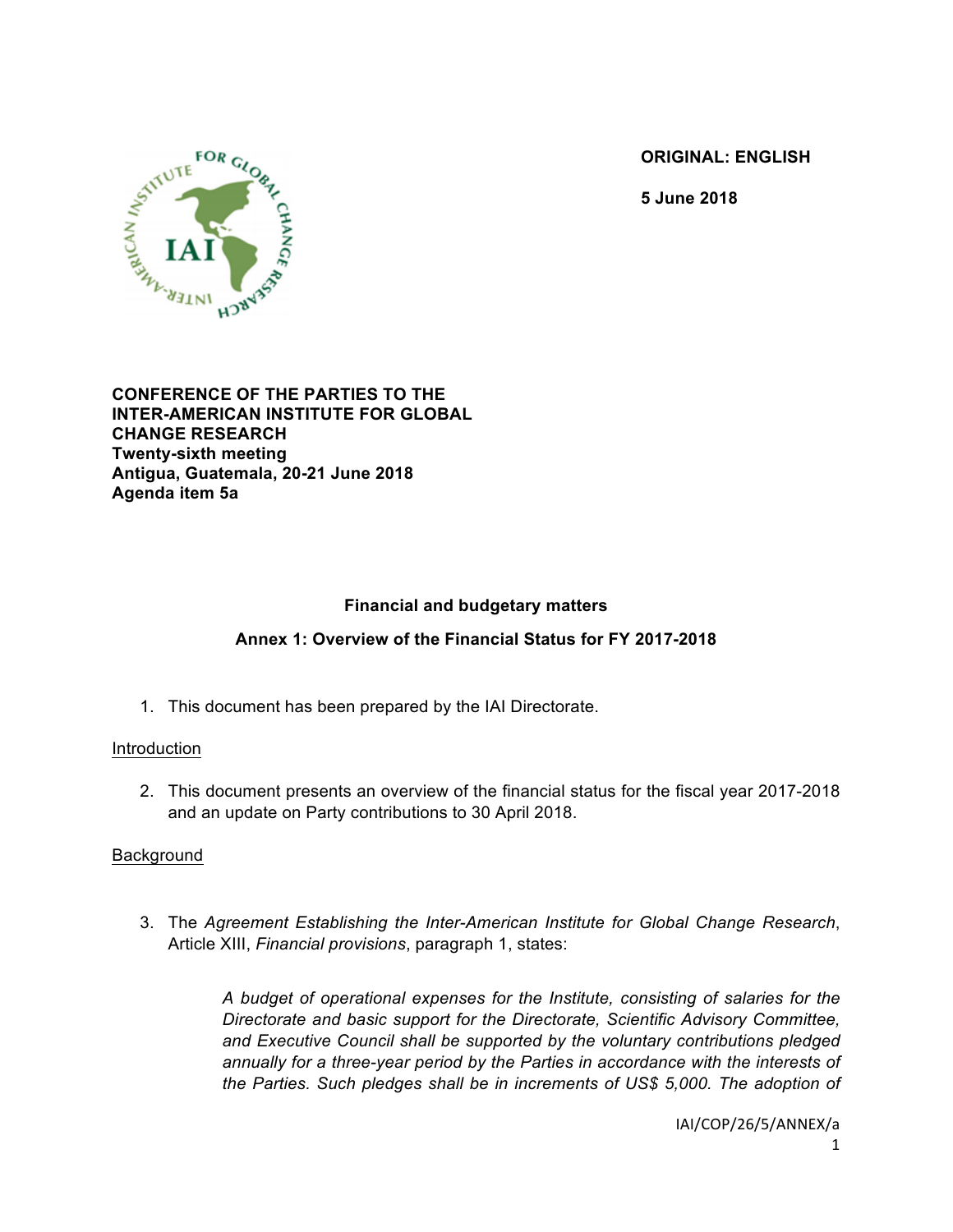*the annual budget shall be by consensus of the Parties. The Parties recognize that regular contributions to the operational budget are essential to the success of the Institute and that such contributions shall take into account the research resources of the contributing parties.*

4. The Conference of the Parties, at its 25th meeting (Bogota, 2017), adopted Decision XXV/25, which states:

*The CoP encourages proactive participation by country representatives in IAI meetings, reporting on IAI research project results in their countries, and working for the timely payment of country contributions.*

5. The Conference of the Parties, at its 24th meeting (Santiago, 2016), adopted Decision XXIV/25, which states:

*The CoP decided that small countries having arrears in contributions could cancel their debts by organizing events or other activities that would be attributable to the IAI core budget.*

6. The Conference of the Parties, at its 6th meeting (Ottawa, 1999), adopted Resolution 6, which urged Parties to:

> *…assure that their voluntary contributions are made fully and on a timely basis to allow the development of the Institute for the shared benefit of all.*

7. CoP-6 also adopted Resolution 7, which proposes an amendment to Article XIII of the *Agreement*. It states:

*A budget of operational expenses for the Institute, consisting of salaries for the Directorate and basic support for the Directorate, Scientific Advisory Committee, and Executive Council shall be supported, by the voluntary contributions pledged annually for a three-year period by the Parties in accordance with the interests of the Parties. Such pledges shall be in increments of US\$ 1,000. The minimum contribution shall be US\$ 5,000<sup>1</sup> . The adoption of the annual budget shall be by consensus of the Parties. The Parties recognized that regular contributions to the operational budget are essential to the success of the Institute and that such contribution shall take into account the research resources of the contributing Parties.*

8. At the time of writing, the amendment to Article XIII has not entered into force, as the required 2/3 of the Parties, which are currently members of the Institute, have not notified the Depository (General Secretariat of the Organization of American States) through appropriate diplomatic channels, that they have completed their corresponding domestic legal requirements<sup>2</sup>.

<sup>1</sup> Underlined text by the IAI Directorate. Underlined text identifies proposed amendments to Article XIII.<br><sup>2</sup> For a list of Parties which have notified the Depository, see: http://www.oas.org/juridico/english/sigs/c-19(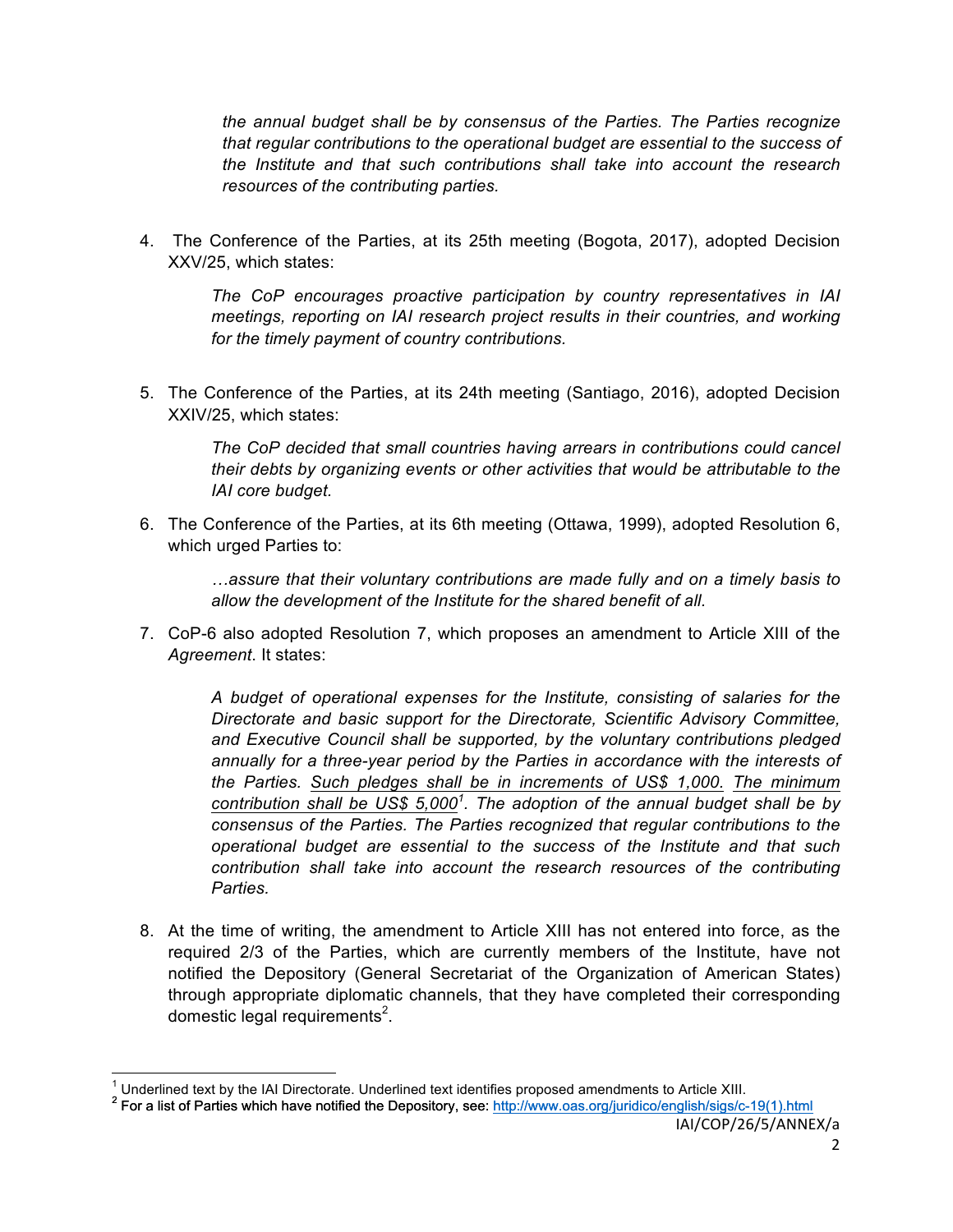## Financial status for the fiscal year 2017-2018

# Party Contributions

- 9. As of 30 April 2018, the contributions received (cash incomes) represent the equivalent of 52% of the approved contributions for the fiscal year 2017/2018.
- 10. The non-submission of expected contributions is beginning to place stress on the ability of the IAI Directorate to fulfill its mandate and complete its activities.
- 11. Table I shows the status of the Party contributions.

| Core Budget 2017 / 2018                                                 |           |                     |                                     |                     |                 |                   |  |  |  |
|-------------------------------------------------------------------------|-----------|---------------------|-------------------------------------|---------------------|-----------------|-------------------|--|--|--|
| Status of Country Contributions as of April 30, 2018<br>Amounts in US\$ |           |                     |                                     |                     |                 |                   |  |  |  |
|                                                                         |           |                     |                                     |                     |                 |                   |  |  |  |
|                                                                         | Due as of | <b>Contribution</b> | Paid in 2017/2018 to be applied to: |                     | Due as of       |                   |  |  |  |
|                                                                         | 30-Jun-17 | for FY 17/18        | <b>Arrears</b>                      | <b>Current year</b> | <b>Advances</b> | $30 - J$ un- $18$ |  |  |  |
| Argentina                                                               | 78,957    | 69,000              |                                     |                     |                 | 147,957           |  |  |  |
| <b>Bolivia</b>                                                          | 55,000    | 5,000               |                                     |                     |                 | 60,000            |  |  |  |
| <b>Brazil</b>                                                           | 120,206   | 120,000             |                                     |                     |                 | 240,206           |  |  |  |
| Canada                                                                  | 77,821    | 173,000             |                                     | (146, 362)          |                 | 104,459           |  |  |  |
| <b>Chile</b>                                                            | 6,000     | 8,000               |                                     |                     |                 | 14,000            |  |  |  |
| Colombia                                                                | 13,256    | 13,000              | (8,823)                             |                     |                 | 17,433            |  |  |  |
| Costa Rica                                                              | (5,341)   | 5,000               |                                     |                     |                 | (341)             |  |  |  |
| Cuba                                                                    | 65,067    | 5,000               |                                     |                     |                 | 70,067            |  |  |  |
| Dominican Republic                                                      | 100,000   | 5,000               | (5,000)                             |                     |                 | 100,000           |  |  |  |
| Ecuador                                                                 | (5,000)   | 5,000               |                                     |                     |                 |                   |  |  |  |
| Guatemala                                                               | 100.000   | 5,000               |                                     |                     |                 | 105,000           |  |  |  |
| <b>Jamaica</b>                                                          | 65,000    | 5,000               |                                     |                     |                 | 70,000            |  |  |  |
| <b>Mexico</b>                                                           |           | 85,000              |                                     |                     |                 | 85,000            |  |  |  |
| Panama                                                                  | (4, 915)  | 5,000               |                                     |                     |                 | 85                |  |  |  |
| Paraguay                                                                | 39,153    | 5,000               | (10, 169)                           |                     |                 | 33,984            |  |  |  |
| Peru                                                                    | (26, 286) | 6,000               |                                     |                     |                 | (20, 286)         |  |  |  |
| Uruguay                                                                 | (5,000)   | 5,000               |                                     |                     |                 |                   |  |  |  |
| USA $(*)$                                                               | 121,415   | 831,000             | (52, 416)                           | (506, 641)          |                 | 393,358           |  |  |  |
| Venezuela                                                               | 135,000   | 45,000              |                                     |                     |                 | 180,000           |  |  |  |
| <b>Totals</b>                                                           | 930,335   | 1,400,000           | (76, 409)                           | (653,003)           |                 | 1,600,923         |  |  |  |
|                                                                         |           |                     |                                     |                     |                 |                   |  |  |  |

#### **Table I**

12. The IAI Directorate notes Decision XXV/25 which encourages proactive participation by country representatives to work for the timely payment of country contributions.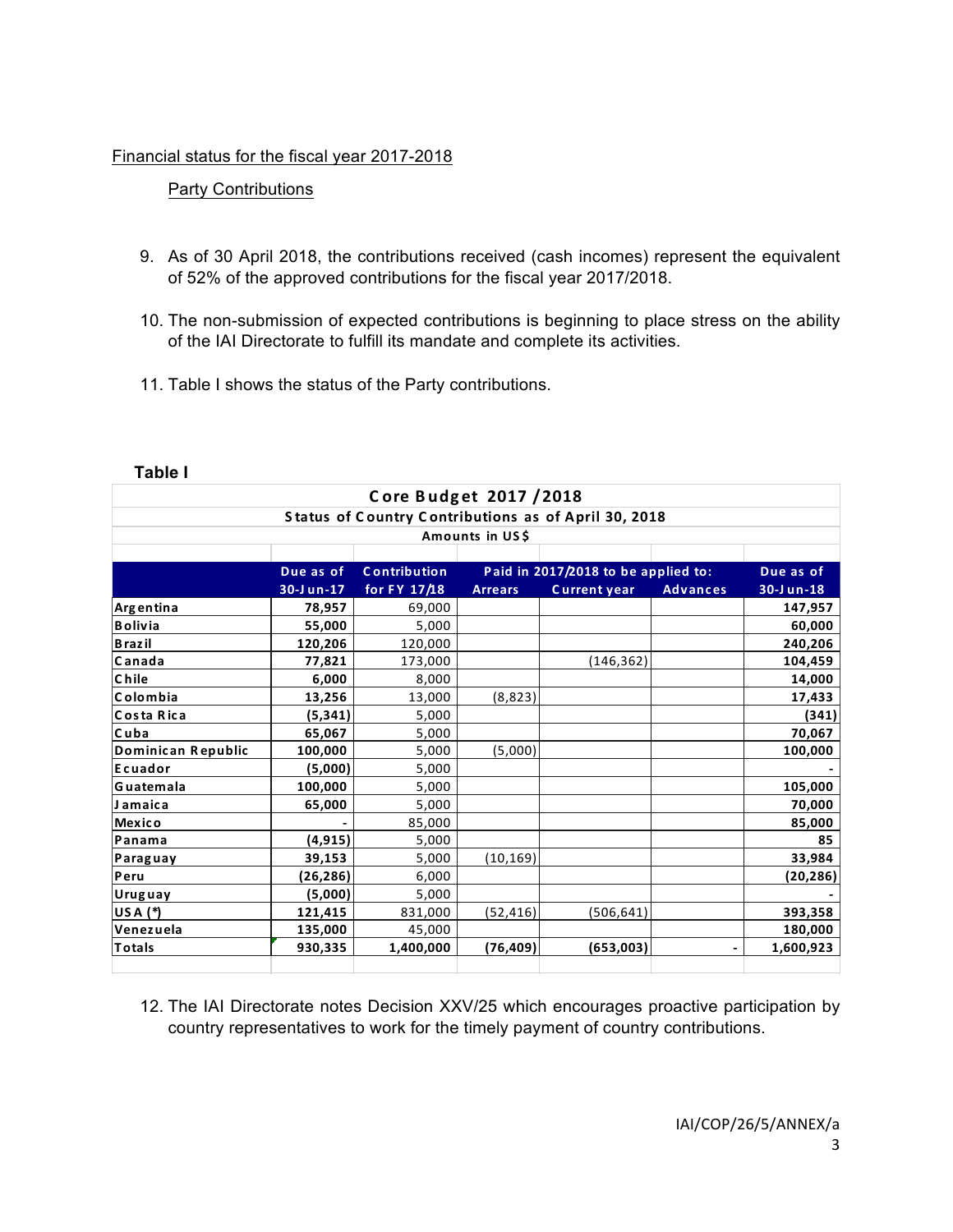13. It is also noted that USD5000.00 in January 1992 had the same buying power as USD8974.19 in January 2018, or, in other words, the purchasing power in 2018 of the Core Budget has decreased significantly.

## Efforts by the IAI Directorate related to late Party contributions

14. The IAI Directorate has met and discussed the need for timely submissions of contributions with Parties that are late in meeting their pledges. The IAI Directorate is hopeful that Parties will be able to submit in a timely manner their contributions.

## Status of the core budget and expenses

## Expenses

- 15. Table II summarizes expenses at the close of 28 February 2018 (8 months into the fiscal year).
- 16. Expenses were 9.9% lower than that foreseen in the core budget (67% of the total budget), representing a slight improvement in expenses from the budget performance for previous fiscal years.

| <b>Budget Performance</b>        |                |                   |                   |                  |  |  |  |  |
|----------------------------------|----------------|-------------------|-------------------|------------------|--|--|--|--|
| <b>July 2017 - February 2018</b> |                |                   |                   |                  |  |  |  |  |
| Amounts in US\$                  |                |                   |                   |                  |  |  |  |  |
|                                  |                |                   |                   |                  |  |  |  |  |
|                                  | <b>Actuals</b> | <b>YTD Budget</b> |                   |                  |  |  |  |  |
| Category                         | 2017/2018      | 2017/2018         | <b>Difference</b> | %                |  |  |  |  |
| Salaries & Benefits              | 617,147        | 652,602           | (35, 455)         | $-5.4%$          |  |  |  |  |
| Travel & Training                | 34,220         | 66,187            | (31, 967)         | $-48.3%$         |  |  |  |  |
| Equipment                        | 17,776         | 7,133             | 10,642            | 149.2%           |  |  |  |  |
| <b>Operational Costs</b>         | 139,555        | 145,411           | (5,857)           | $-4.0%$          |  |  |  |  |
| Dissemination & Outreac          | 32,607         | 26,000            | 6,607             | 25.4%            |  |  |  |  |
| Director's Fund                  |                | 36,000            |                   | (36,000) -100.0% |  |  |  |  |
| $\sf {Total}$                    | 841,304        | 933,333           | (92, 029)         | $-9.9%$          |  |  |  |  |
|                                  |                |                   |                   |                  |  |  |  |  |

#### **Table II**

## Salaries and benefits

17. Salaries and benefits show a slight decrease of -5.4% from what was budget for the 2017/2018. At the end of the fiscal year, the IAI Directorate expects to be in line with the full-year budget. It is noted that an additional impact will be received in the last trimester of 2017/2018 owning severance payments due to the resignation of the Director of Finance and Administration.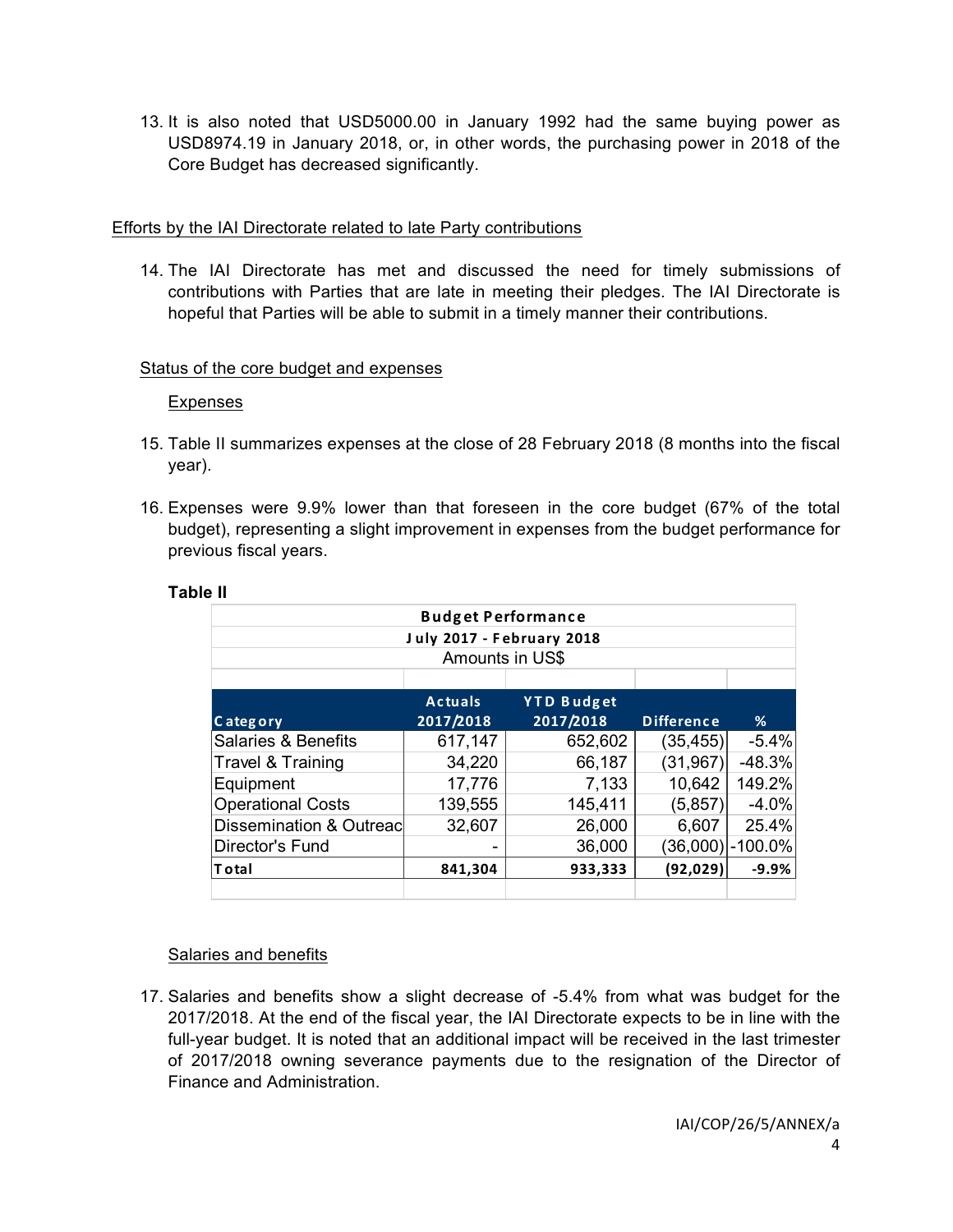Travel

- 18. Travel and training expenses are significantly lower than expected, i.e. -48.3%. The IAI Directorate made efforts to cover travel costs from non-core funds whenever possible and as appropriate.
- 19. Moreover, several missions were planned to occur back-to-back thereby providing savings in air travel.
- 20. The new IAI Executive Director has also implemented an economy class travel only policy, with exceptions for health reasons.
- 21. The termination of the consultancy in the Science-Policy Liaison Directorate in Buenos Aires, Argentina, provided the means to better coordinate travel associated with that office with other IAI missions resulting in considerable savings.

#### Equipment

22. Equipment costs were higher, 149.2%, owning to the need to purchase software licenses, anti-virus software, instalment of IP telephony for staff, purchase of network equipment, increased network security, update of server operating systems and purchase of 3 new laptops for staff.

#### Operational costs

23. Operational costs were slightly lower, -4.0%. However, it is expected that operational costs will meet what was originally budgeted by the end of the fiscal year.

## Dissemination and outreach

24. Costs associated with dissemination were higher, 25.4%, owning to the effect of consultant salaries accounted for as salaries.

## Cash composition and core budget reserves

- 25. The cash balance at the end of March 2018 was 39.5% lower (see Table III) than the balance at the end of April 2017.
- 26. Part of the amount in Table III, in the line "program funds," refers to USD50,000 received under the agreement between the IAI Directorate and the National Scientific and Technical Research Council of Argentina (Consejo Nacional de Investigaciones Científicas y Técnicas) to support CRN3 projects that have the participation of Argentina.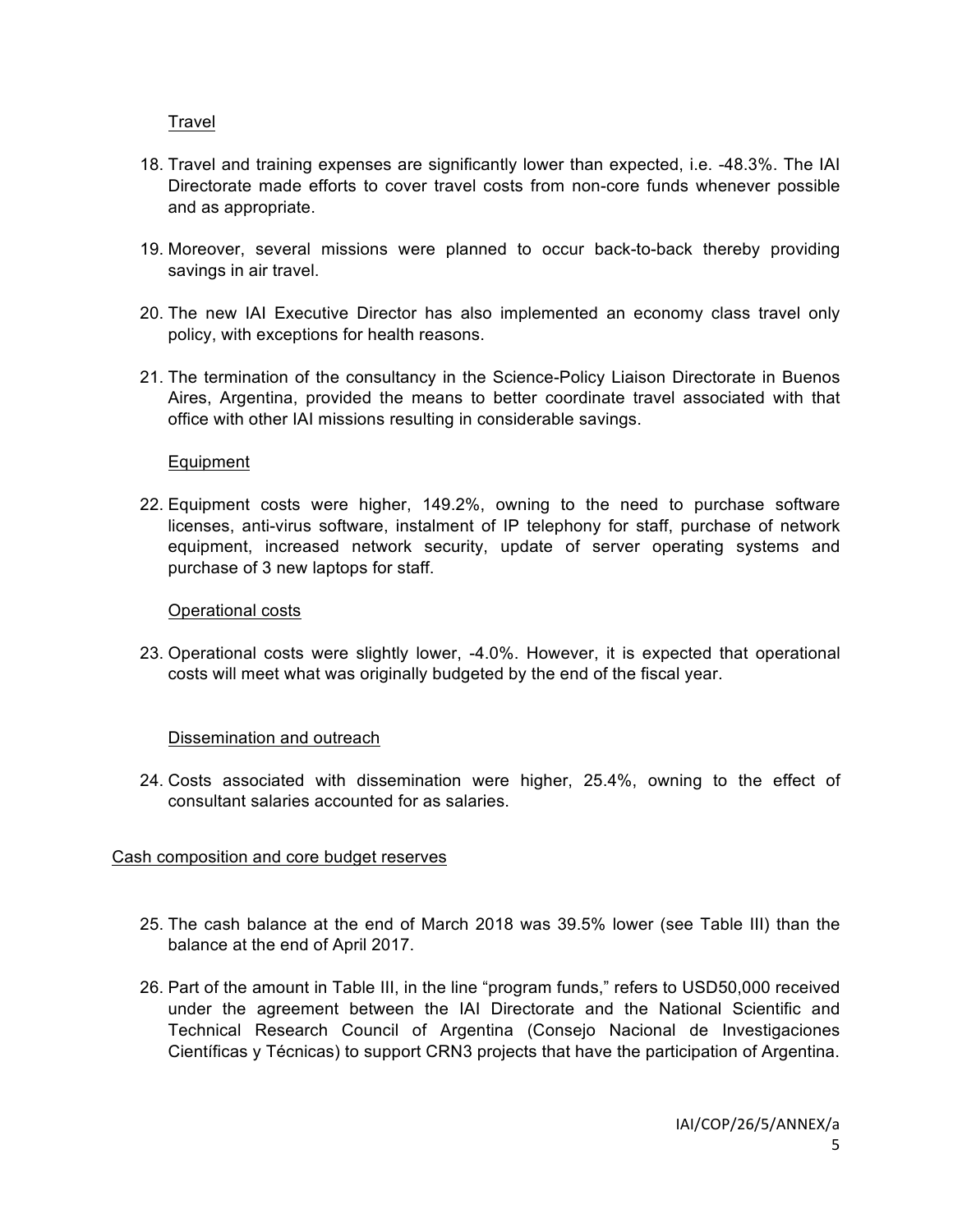- 27. The remaining funds refer funds from the United States National Science Foundation that are normally requested to keep the balance of cash-on-hand close to zero and were requested in advance owning to temporary problems related to the establishment of a bank account on United States soil. This problem has been resolved and the funds will be disbursed before the end of the fiscal year.
- 28. The Cash reconciliation reflects a critical situation caused by the non-submission of voluntary contributions by several Parties. If the undisbursed funds by the United States are taken into consideration, the current available funds can cover 7.1 months of operations.
- 29. Expenses continue to be tightly controlled specially since extraordinary and considerable expenses are planned before the end of the calendar year (severance as per the contracts, relocation expenses, moving allowances).

| <b>Cash Reconciliation</b> |           |                |                 |  |  |  |  |  |
|----------------------------|-----------|----------------|-----------------|--|--|--|--|--|
| At the end of March 2018   |           |                |                 |  |  |  |  |  |
| Amounts in US\$            |           |                |                 |  |  |  |  |  |
|                            |           |                |                 |  |  |  |  |  |
|                            | Apr-17    | <b>Mar.-18</b> | <b>Variance</b> |  |  |  |  |  |
|                            |           |                |                 |  |  |  |  |  |
| Program Funds              | 533,824   | 419,676        | $-21.4%$        |  |  |  |  |  |
|                            |           |                |                 |  |  |  |  |  |
| <b>IAI CB Funds</b>        | 875,831   | 433,282        | $-50.5%$        |  |  |  |  |  |
| Total Cash                 | 1,409,656 | 852,958        | $-39.5%$        |  |  |  |  |  |
|                            |           |                |                 |  |  |  |  |  |

**Table III**

## Administration

*Staff handbook*

30. Updates to the *Staff handbook* were discussed and approved by the FAC.

Tripartite Agreement

- 31. Implementation of the Tripartite Agreement is discussed in document *Decision XXV/30: Implementation Committee for the Tripartite Structure of the IAI*, no. IAI/COP/26/13.
- 32. Parties are invited to take note of the document and the draft decisions contained in the annex.